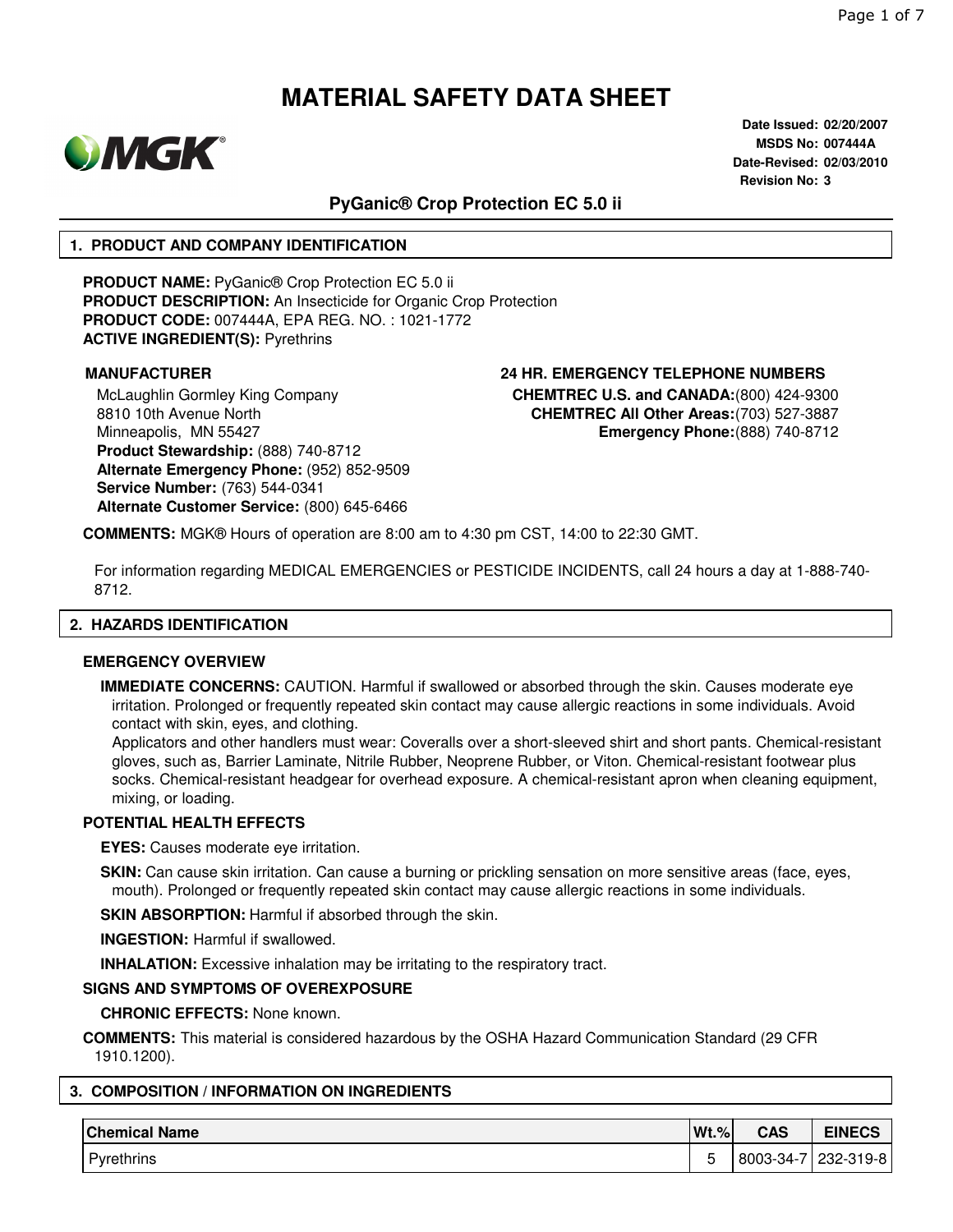

**Date Issued: 02/20/2007 MSDS No: 007444A Date-Revised: 02/03/2010 Revision No: 3**

# **PyGanic® Crop Protection EC 5.0 ii**

**COMMENTS:** Ingredients not identified are proprietary or non-hazardous. Values are not product specifications.

#### **4. FIRST AID MEASURES**

- **EYES:** Hold eye open and rinse slowly and gently with water for 15-20 minutes. Remove contact lenses, if present, after the first 5 minutes, then continue rinsing eye. Call a poison control center or doctor for treatment advice.
- **SKIN:** Take off contaminated clothing. Rinse skin immediately with plenty of water for 15-20 minutes. Call a poison control center or doctor for treatment advice.
- **INGESTION:** If swallowed, IMMEDIATELY call a poison control center or doctor for treatment advice. Have person sip a glass of water if able to swallow. Do not induce vomiting unless told to do so by a poison control center or a doctor. Never give anything by mouth to an unconscious person.
- **INHALATION:** Remove affected person to fresh air. If person is not breathing, call 911 or an ambulance, then give artificial respiration, preferably mouth-to-mouth if possible. Call a poison control center or doctor for further treatment advice.
- **NOTES TO PHYSICIAN:** For skin effects, a highly efficient therapeutic agent for pyrethrin exposure is topical application of tocopherol acetate (Vitamin E).

#### **5. FIRE FIGHTING MEASURES**

- **FLASHPOINT AND METHOD:** > 93.3°C (200°F) TAG Closed Cup
- **FLAMMABLE CLASS:** This product is NOT classified as flammable or combustible by OSHA.

**EXTINGUISHING MEDIA:** Foam, carbon dioxide or dry chemical.

- **HAZARDOUS COMBUSTION PRODUCTS:** Under fire conditions this product may support combustion and may decompose to give off toxic gases such as carbon monoxide, carbon dioxide, and nitrogen oxides.
- **FIRE FIGHTING PROCEDURES:** Treat as an oil fire. Use a full-faced self-contained breathing apparatus along with full protective gear. Keep nearby containers and equipment cool with a water stream.

#### **6. ACCIDENTAL RELEASE MEASURES**

- **SMALL SPILL:** Stop release, if possible without risk. Dike or contain release, if possible, and if immediate response can prevent further damage or danger. Isolate and control access to the release area. Take actions to reduce vapors. Absorb with appropriate absorbent such as sand, or vermiculite. Clean spill area of residues and absorbent.
- **LARGE SPILL:** Stop release, if possible without risk. Dike or contain release, if possible, and if immediate response can prevent further damage or danger. Isolate and control access to the release area. Take actions to reduce vapors. Collect product into drums, storage tanks, etc., via drains, pumps, etc. Absorb with appropriate absorbent such as sand or vermiculite. Clean spill area of residues and absorbent.

#### **ENVIRONMENTAL PRECAUTIONS**

**WATER SPILL:** Contains Pyrethrins, which are toxic to fish and other aquatic invertebrates. Contaminated absorbent and wash water should be disposed of according to local, state, and federal regulations.

#### **7. HANDLING AND STORAGE**

**HANDLING:** Wear coveralls over a short-sleeved shirt and short pants. Wear chemical-resistant gloves, such as, Barrier Laminate, Nitrile Rubber, Neoprene Rubber, or Viton. Wear chemical-resistant footwear plus socks. Wear chemicalresistant headgear for overhead exposure. Wear a chemical-resistant apron when cleaning equipment, mixing, or loading. Do not contaminate water, feed, or food by storage, handling, or disposal. Read and observe all precautions and instructions on the label.

**STORAGE:** Store in a warm, dry place. Keep container closed. Always store pesticides in the original container. Store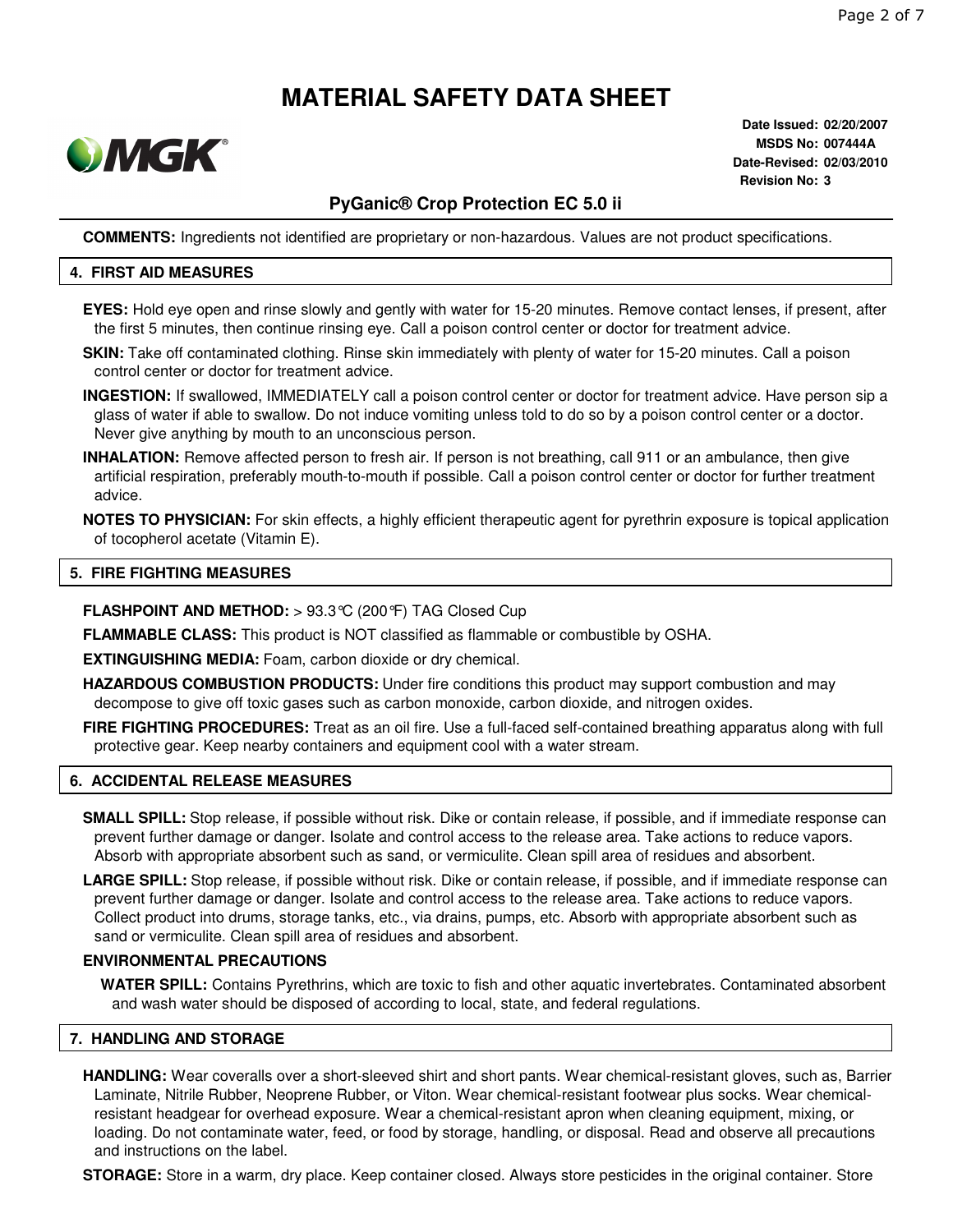

**Date Issued: 02/20/2007 MSDS No: 007444A Date-Revised: 02/03/2010 Revision No: 3**

### **PyGanic® Crop Protection EC 5.0 ii**

away from food and pet-food.

KEEP OUT OF REACH OF CHILDREN.

#### **8. EXPOSURE CONTROLS / PERSONAL PROTECTION**

#### **EXPOSURE GUIDELINES**

| OSHA HAZARDOUS COMPONENTS (29 CFR1910.1200) |            |                                     |                   |     |                   |  |  |
|---------------------------------------------|------------|-------------------------------------|-------------------|-----|-------------------|--|--|
|                                             |            | <b>EXPOSURE LIMITS</b>              |                   |     |                   |  |  |
|                                             |            | <b>OSHA PEL</b><br><b>ACGIH TLV</b> |                   |     |                   |  |  |
| <b>Chemical Name</b>                        |            | ppm                                 | mg/m <sup>3</sup> | ppm | mg/m <sup>3</sup> |  |  |
| Pyrethrins                                  | <b>TWA</b> |                                     | 5                 |     | b                 |  |  |

**ENGINEERING CONTROLS:** Ventilate treatment area thoroughly before re-entry.

#### **PERSONAL PROTECTIVE EQUIPMENT**

**EYES AND FACE:** Take prudent precautions to avoid contact with eyes. Wear chemical-resistant headgear for overhead exposure.

**SKIN:** Wear chemical-resistant gloves such as Barrier Laminate, Neoprene Rubber, Nitrile Rubber, or Viton, and wear protective clothing.

**PROTECTIVE CLOTHING:** Wear coveralls over a short-sleeved shirt and short pants. Wear chemical-resistant footwear plus socks. Wear a chemical-resistant apron when cleaning equipment, mixing, or loading.

**WORK HYGIENIC PRACTICES:** DO NOT SMOKE, EAT, OR DRINK, OR APPLY COSMETICS IN WORK AREA! Wash promptly if skin becomes contaminated. Wash at the end of each work shift and before eating, smoking, or using the toilet.

#### **OTHER USE PRECAUTIONS:** AGRICULTURAL USE REQUIREMENTS:

Use this product only in accordance with its labeling and with the Woker Protection Standard, 40 CFR, Part 170. This Standard contains requirements for the protection of agricultural workers on farms, forests, nurseries, and greenhouses, and handlers of agricultural pesticides. It contains requirements for training, decontamination, notification, and emergency assistance. It also contains specific instructions and exceptions pertaining to the statements on the label about personal protective equipment (PPE), and restricted-entry interval. The requirements listed below only apply to uses of this product that are covered by the Worker Protection Standard.

Do not enter or allow worker entry into treated areas during the restricted entry interval (REI) of 12 hours.

PPE required for early entry to treated areas that is permitted under Worker Protection Standard and that involves contact with anything that has been treated, such as plants, soil, or water, is:

Coveralls over a short-sleeved shirt and short pants;

Chemical-resistant gloves, such as Barrier Laminate, Nitrile Rubber, Neoprene Rubber, or Viton;

Chemical-resistant footwear plus socks; and Chemical-resistant headgear for overhead exposure.

#### **COMMENTS:** NON-AGRICULTURAL USE REQUIREMENTS:

The requirements in this section apply to uses of this product that are NOT within the scope of the Worker Protection Standard for agricultural pesticides (40 CFR, Part 170). The WPS applies when this product is used to produce agricultural plants on farms, forests, nurseries, or greenhouses.

Keep unprotected persons out of treated areas until sprays have dried.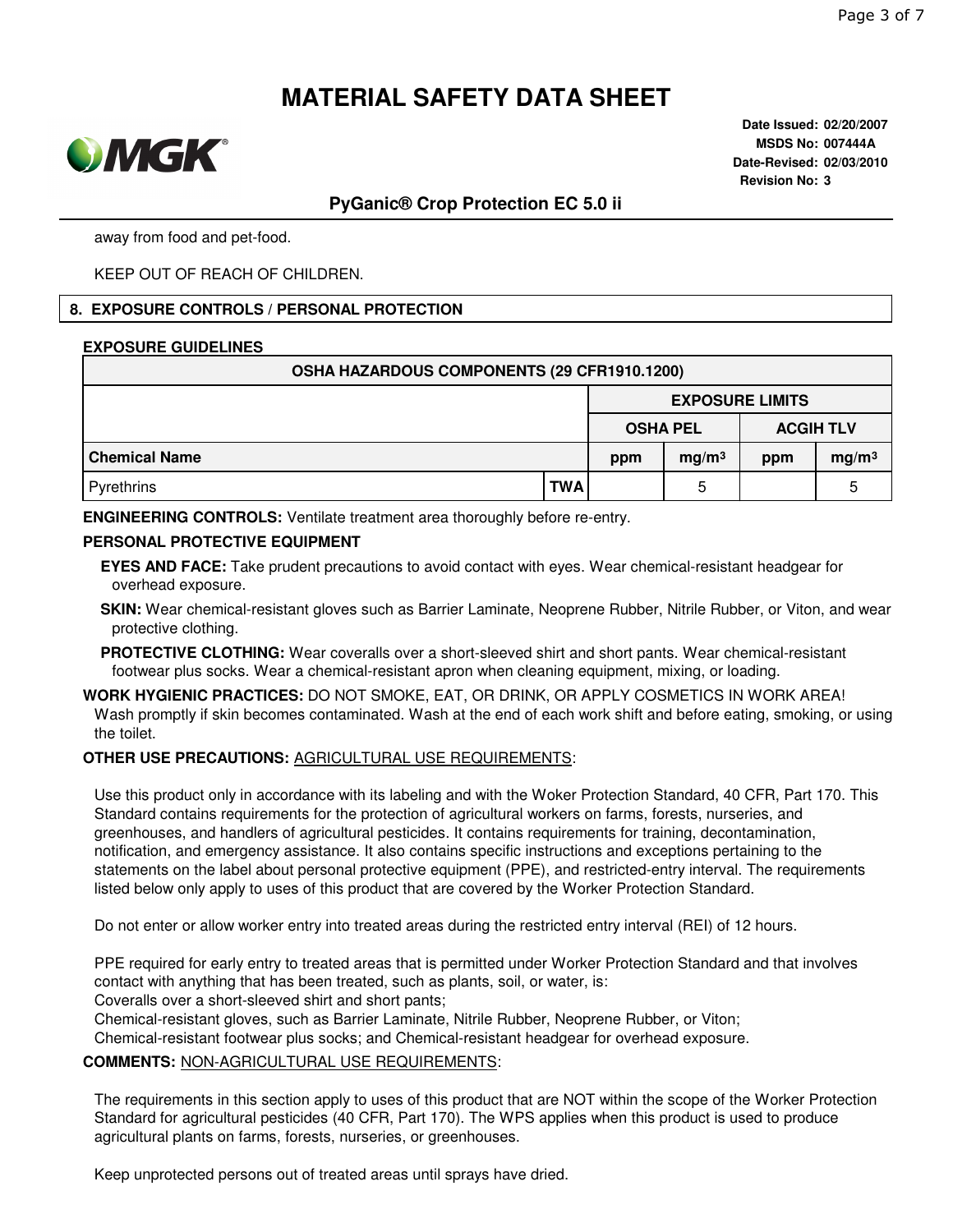

**Date Issued: 02/20/2007 MSDS No: 007444A Date-Revised: 02/03/2010 Revision No: 3**

# **PyGanic® Crop Protection EC 5.0 ii**

Wear protective clothing when using or handling this product to help avoid exposure to eyes and skin. Eye protection, gloves, a long-sleeved shirt and long-pants are recommended.

Allow spray to dry before allowing adults, children, or pets on treated areas.

For any requirements specific to your State or Tribe, consult the agency responsible for pesticide regulation.

### **9. PHYSICAL AND CHEMICAL PROPERTIES**

**PHYSICAL STATE:** Liquid **ODOR:** Sweet surfactant odor. **APPEARANCE:** Clear, amber-brown colored liquid. **pH:** 5.9 **Notes:** @ 5% in water. **VAPOR DENSITY:** Heavier than air. **FREEZING POINT:** Not Available **FLASHPOINT AND METHOD:** > 93.3°C (200°F) TAG Closed Cup **SOLUBILITY IN WATER:** Partially miscible in water. **SPECIFIC GRAVITY:** 0.932 (Water = 1) at 20 °C (68 °F) **VISCOSITY #1:** 34.8 CPS at 24°C (75.2°F) Brookfield **(VOC):** < 1.000 %

### **10. STABILITY AND REACTIVITY**

**STABLE:** Yes **HAZARDOUS POLYMERIZATION:** No

**CONDITIONS TO AVOID:** Not compatible with strong acids or bases. Not compatible with strong oxidizers.

### **11. TOXICOLOGICAL INFORMATION**

#### **ACUTE**

**DERMAL LD50:** > 2000 mg/kg

**Notes:** Albino rabbit.

**ORAL LD50:** > 2000 mg/kg

**Notes:** Albino rat.

**INHALATION LC<sub>50</sub>**: The Acute Inhalation LC<sub>50</sub> of this material places it in EPA Toxic Category IV.

**EYE EFFECTS:** Irritation clearing within 48 hours.

**SKIN EFFECTS:** Slight irritation at 72 hours. Primary Irritation Index = 1.3.

#### **SENSITIZATION:** Positive

**COMMENTS:** None of the components present in this material at concentrations equal to or greater than 0.1% are listed by IARC, NTP, OSHA or ACGIH as being carcinogens.

Carcinogenicity/ Oncogenicity - Slightly elevated incidences of benign tumors of the thyroid and liver were seen in rats following lifetime administration of high doses of Pyrethrins. Further detailed scientific studies into the mode of action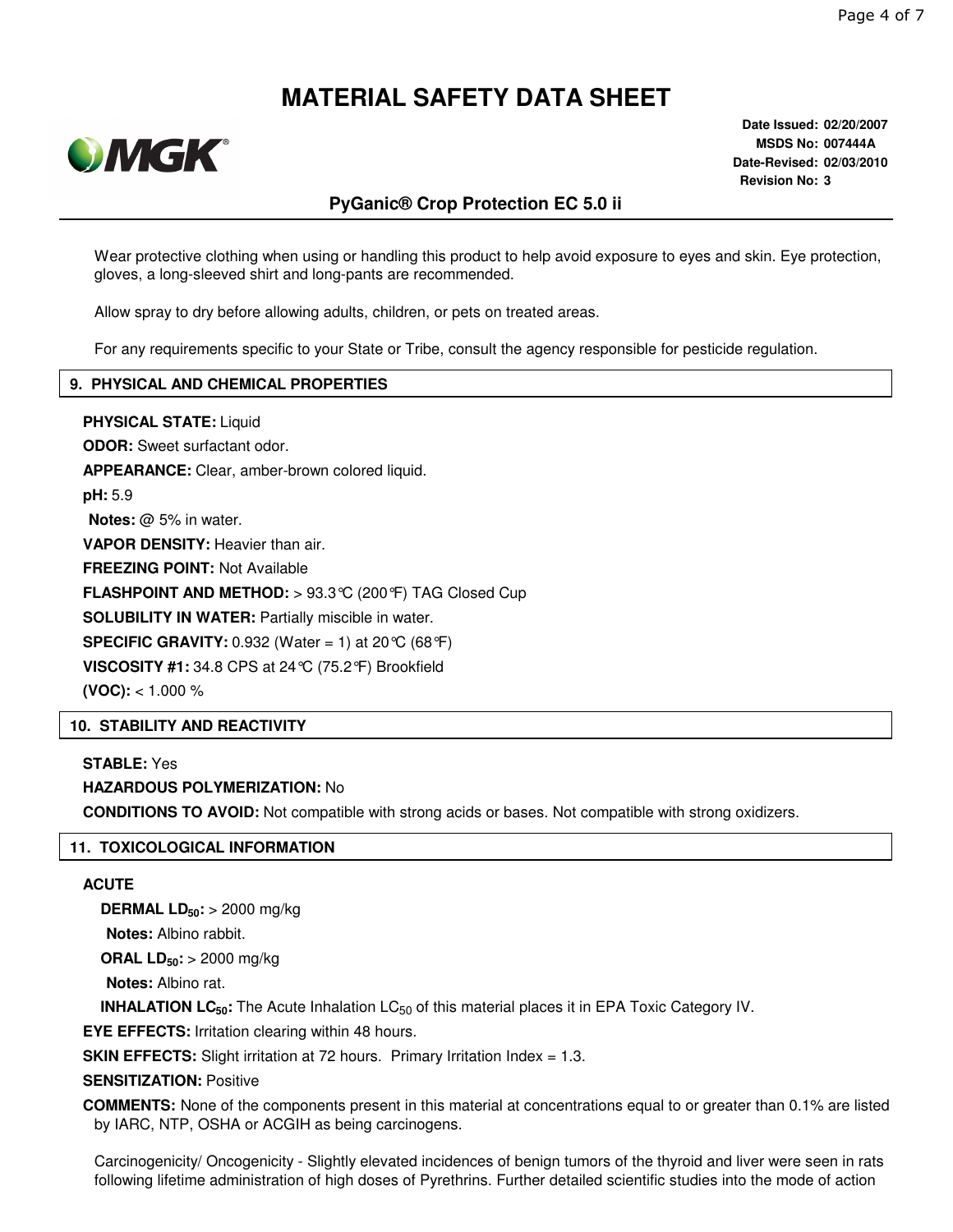

**Date Issued: 02/20/2007 MSDS No: 007444A Date-Revised: 02/03/2010 Revision No: 3**

## **PyGanic® Crop Protection EC 5.0 ii**

responsible for these effects show that:

1) Because of biological species differences, the rat thyroid tumors are not relevant to humans.

2) The rat liver tumors occur in animals *only* at doses greatly exceeding human exposure levels and that cause cell proliferation (mitogenesis).

Based on these data, the USEPA has classified Pyrethrins as "Not Likely to be Carcinogenic to Humans," at doses that do not cause a mitogenic response in the liver/ cell proliferation. Thus, Pyrethrins can be considered to be noncarcinogenic at exposure levels relevant to human use of Pyrethrins-containing products.

#### **12. ECOLOGICAL INFORMATION**

**ECOTOXICOLOGICAL INFORMATION:** This pesticide is highly toxic to fish. For terrestrial uses, do not apply directly to water, or to areas where surface water is present, or to intertidal areas below the mean high water mark. Drift from treated areas may be hazardous to organisms in adjacent aquatic sites. Do not contaminate water when disposing of equipment washwaters. Do not discharge effluent containing this product into lakes, streams, ponds, estuaries, oceans or other waters, unless in accordance with the requirements of a National Pollutant Discharge Elimination System (NPDES) permit and the permitting authority has been notified in writing prior to discharge. Do not discharge effluent containing this product into sewer systems without previously notifying the local sewage treatment plant authority. For guidance, contact your State Water Board or Regional Office of the EPA.

#### **13. DISPOSAL CONSIDERATIONS**

**DISPOSAL METHOD:** To avoid wastes, use all material in the container by application according to label directions. If wastes cannot be avoided, offer remaining product to a waste disposal facility or pesticide disposal program (NOTE: such programs are often run by state or local governments, or by industry).

**EMPTY CONTAINER:** Non-refillable container. DO NOT reuse or refill this container.

Triple-rinse container (or equivalent) promptly after emptying. Then, offer for recycling if available, or puncture and dispose of container in a sanitary landfill.

Triple-rinse as follows for containers less than < 5 gallons (< 18.9 L) or less: Empty the remaining contents into application equipment or a mix-tank and drain for 10 seconds after the flow begins to drip. Fill the container  $\frac{1}{4}$  full with water and re-cap. Shake for 10 seconds. Pour rinsate into application equipment or a mix-tank or store rinsate for later use or disposal. Drain for 10 seconds after the flow begins to drip. Repeat this procedure two more times.

Pressure-rinse as follows for containers greater than > 5 gallons (> 18.9 L) too large to shake: Empty the remaining contents into application equipment or a mix-tank and continue to drain for 10 seconds after the flow begins to drip. Hold container upside down over application equipment or mix-tank or collect rinsate for later use or disposal. Insert pressure rinsing nozzle in the side of the container, and rinse at about 40 p.s.i. for at least 30 seconds. Drain for 10 seconds after the flow begins to drip.

**RCRA/EPA WASTE INFORMATION:** This product contains the following RCRA/CERCLA Hazardous wastes/substances:

Component, RCRA ID#, CERCLA RQ: Pyrethrins, N/A, 1 Lb.

#### **14. TRANSPORT INFORMATION**

#### **DOT (DEPARTMENT OF TRANSPORTATION)**

**PROPER SHIPPING NAME:** Environmentally Hazardous Substance, Liquid, N.O.S. RQ (Pyrethrins) **PRIMARY HAZARD CLASS/DIVISION:** 9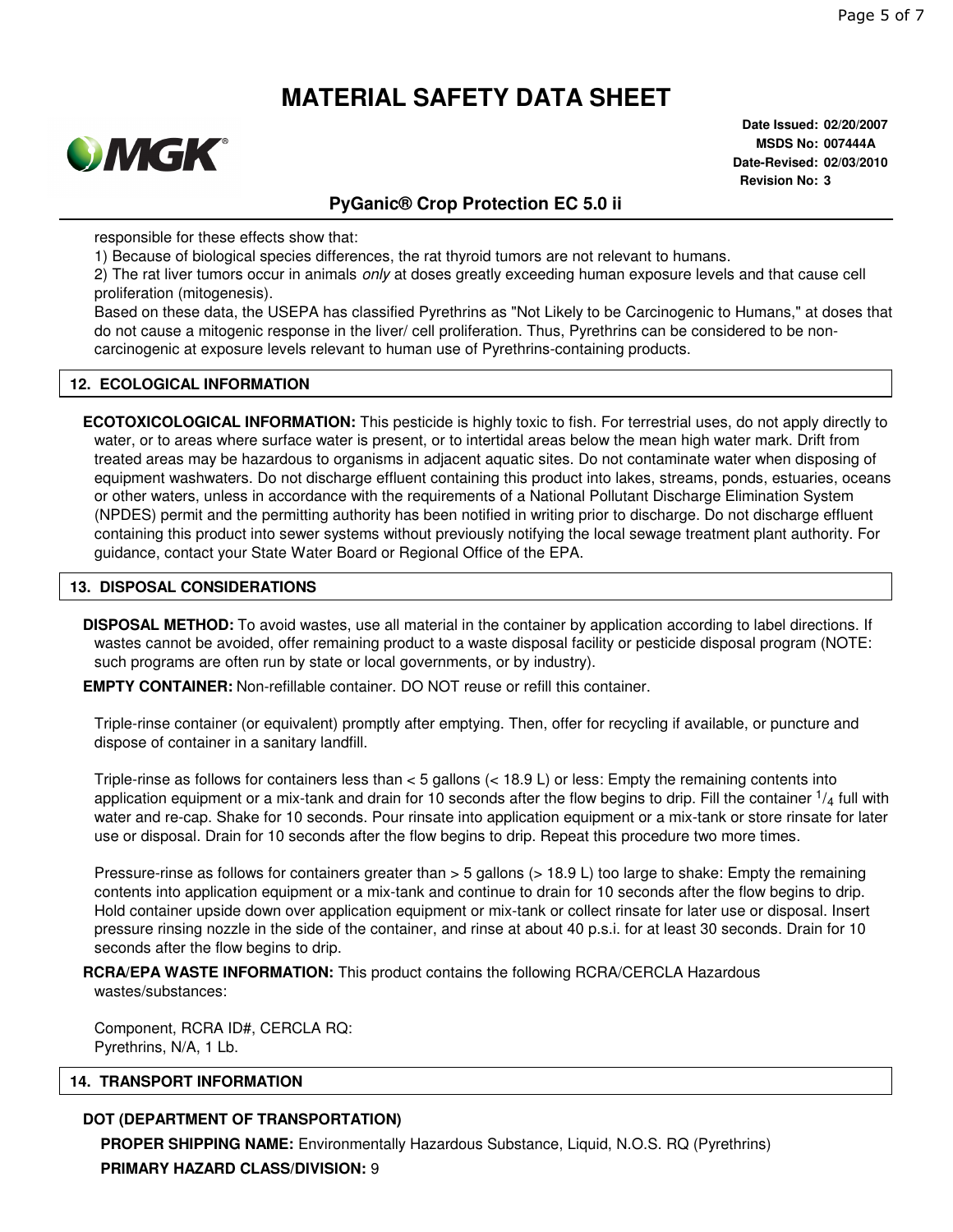

**Date Issued: 02/20/2007 MSDS No: 007444A Date-Revised: 02/03/2010 Revision No: 3**

## **PyGanic® Crop Protection EC 5.0 ii**

#### **UN/NA NUMBER:** UN3082

#### **PACKING GROUP:** III

#### **REPORTABLE QUANTITY (RQ) UNDER CERCLA:** 1 Lb.

**OTHER SHIPPING INFORMATION:** This material is not regulated as a hazardous material by the DOT in quantities less than 20 Lbs.

Shipping name for quantities less than 20 Lbs.:

Insecticides, Insect or Animal Repellents, Liquid, N.O.S.

#### **AIR (ICAO/IATA)**

**SHIPPING NAME:** Environmentally Hazardous Substance, Liquid, N.O.S. RQ (Pyrethrins)

**UN/NA NUMBER:** UN3082

**PRIMARY HAZARD CLASS/DIVISION:** 9

**PACKING GROUP:** III

#### **VESSEL (IMO/IMDG)**

**SHIPPING NAME:** Not Available

### **15. REGULATORY INFORMATION**

#### **UNITED STATES**

#### **SARA TITLE III (SUPERFUND AMENDMENTS AND REAUTHORIZATION ACT)**

#### **FIRE:** No **PRESSURE GENERATING:** No **REACTIVITY:** No **ACUTE:** Yes

**313 REPORTABLE INGREDIENTS:** This product contains no SARA Title III Section 313 chemicals that exceed the reporting limits.

#### **302/304 EMERGENCY PLANNING**

**EMERGENCY PLAN:** There are no SARA Title III Section 302 extremely hazardous substances present in this formulation (40 CFR 355).

See Section 13 of this MSDS for the components that are subject to emergency requirements under CERCLA Section 103(a)(40 CFR 302.4).

#### **TSCA (TOXIC SUBSTANCE CONTROL ACT)**

**TSCA STATUS:** All chemical substances found in this product comply with the Toxic Substances Control Act's inventory reporting requirements.

#### **REGULATIONS**

**STATE REGULATIONS: VOLATILE ORGANIC COMPOUNDS (VOC):**

This product contains less than 1% VOC's.

#### **16. OTHER INFORMATION**

**REVISION SUMMARY:** Revision #: 3. This MSDS replaces the February 03, 2010 MSDS., , Any changes in information are as follows: In Section 4: Firstaid - IngestionIn Section 7: StorageIn Section 13: Empty Container, Disposal